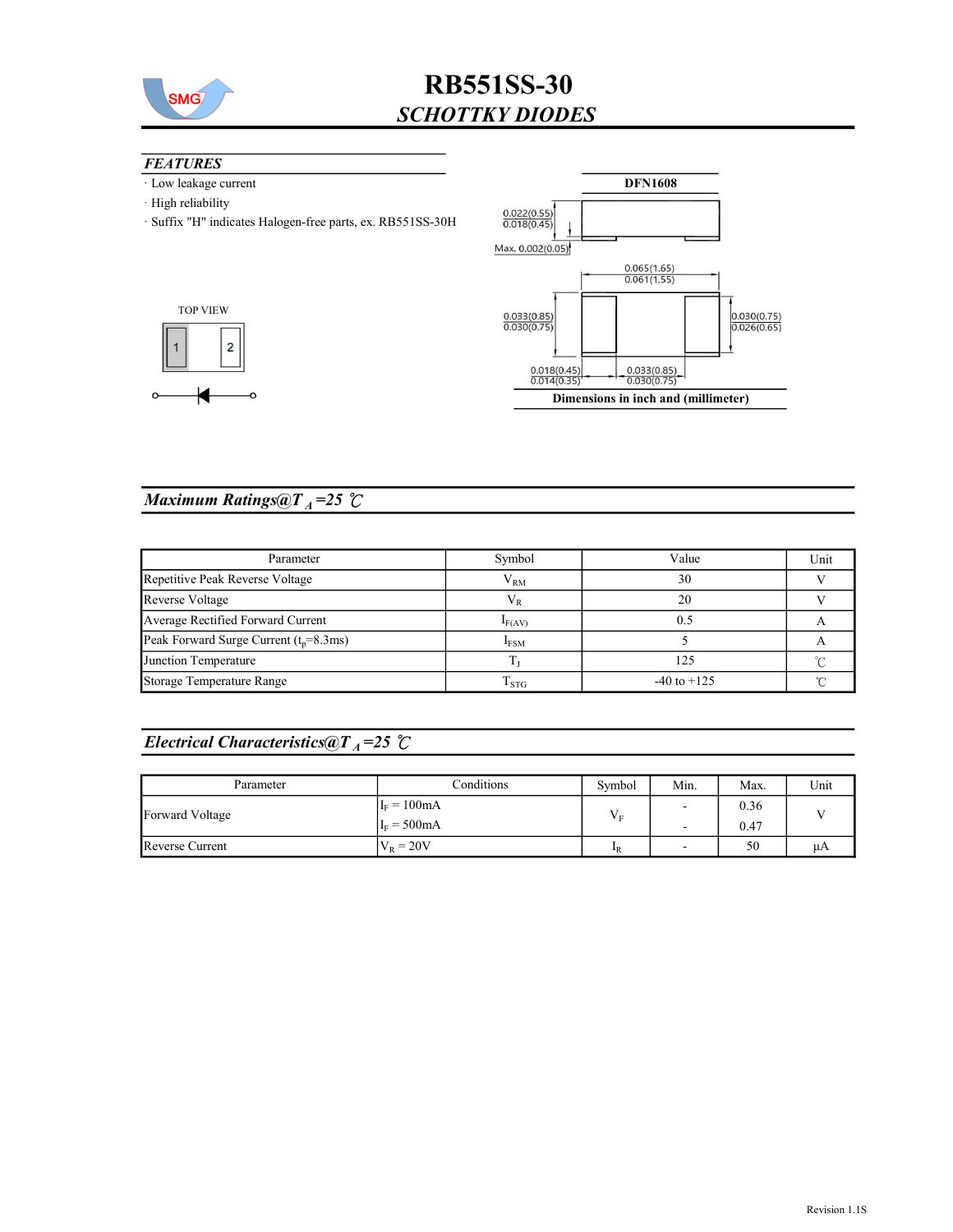

## RB551SS-30 SCHOTTKY DIODES

### RATINGS AND CHARACTERISTIC CURVES

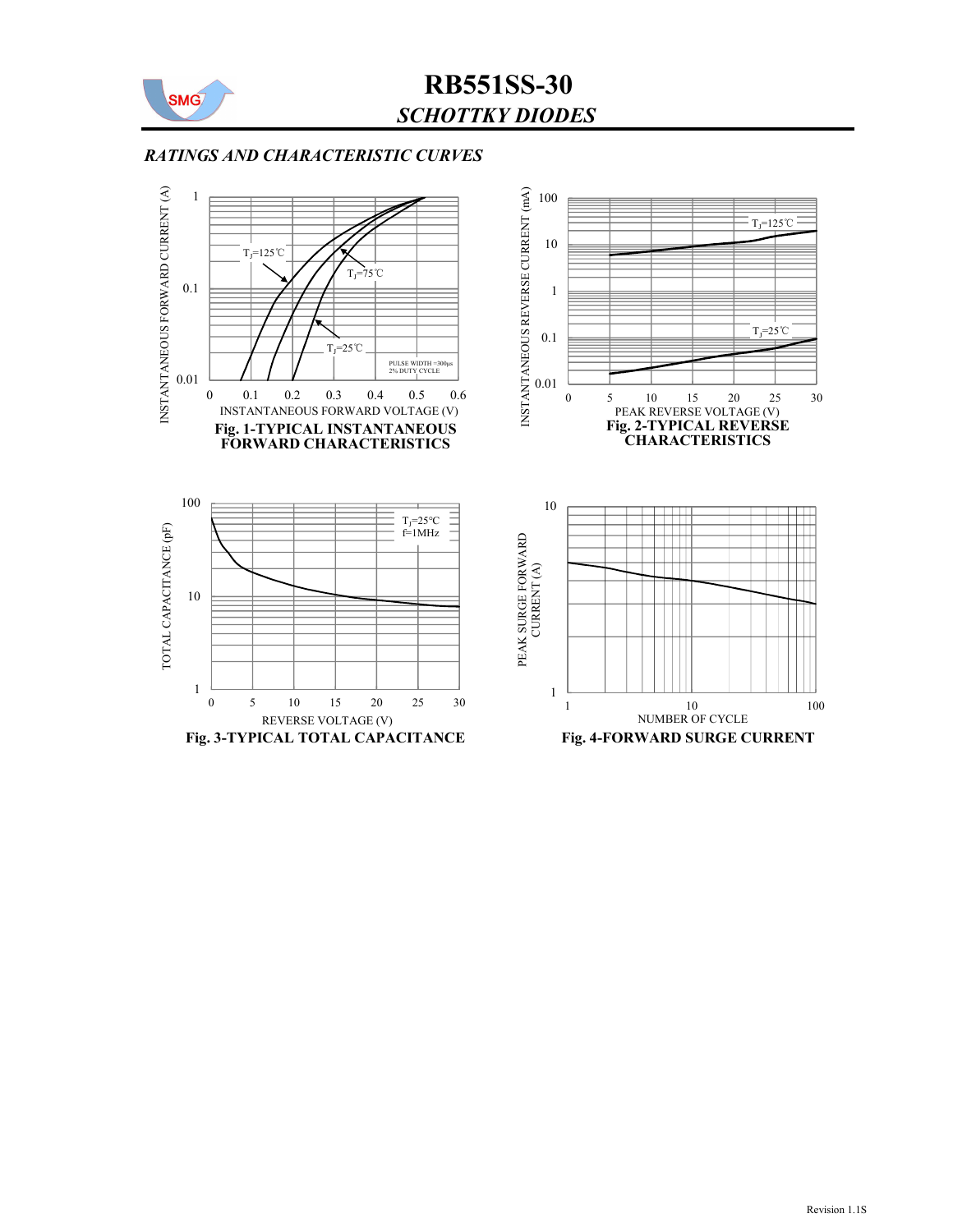

## TAPE & REEL SPECIFICATION



| <b>Item</b>            | <b>Symbol</b>  | <b>DFN1608</b>    |
|------------------------|----------------|-------------------|
| Carrier width          | $A_0$          | $0.85 \pm 0.15$   |
| Carrier length         | $B_0$          | $1.65 \pm 0.15$   |
| Carrier depth          | K              | $2.40 \pm 0.10$   |
| Sprocket hole          | d              | $1.50 \pm 0.10$   |
| Reel outside diameter  | D              | $178.00 \pm 2.00$ |
| Feed hole width        | $D_0$          | $13.00 \pm 0.50$  |
| Reel inner diameter    | $D_1$          | MIN. 50.00        |
| Sprocke hole position  | E              | $1.75 \pm 0.10$   |
| Punch hole position    | F              | $3.50 \pm 0.10$   |
| Sprocke hole pitch     | $P_0$          | $4.00 \pm 0.10$   |
| Punch hole pitch       | $P_1$          | $4.00 \pm 0.10$   |
| Embossment center      | P <sub>2</sub> | $2.00 \pm 0.10$   |
| Overall tape thickness | T              | MAX. 0.60         |
| Tape width             | W              | MAX. 8.30         |
| Reel width             | W1             | MAX. 14.90        |

### ORDER INFORMATION

| Package             | Reel<br>1Ze |       |
|---------------------|-------------|-------|
| $\sqrt{08}$<br>'NH∖ | 711         | +,vvv |

#### MARKING CODE

| Part Number | Marking Code |
|-------------|--------------|
| RB551SS-30  |              |